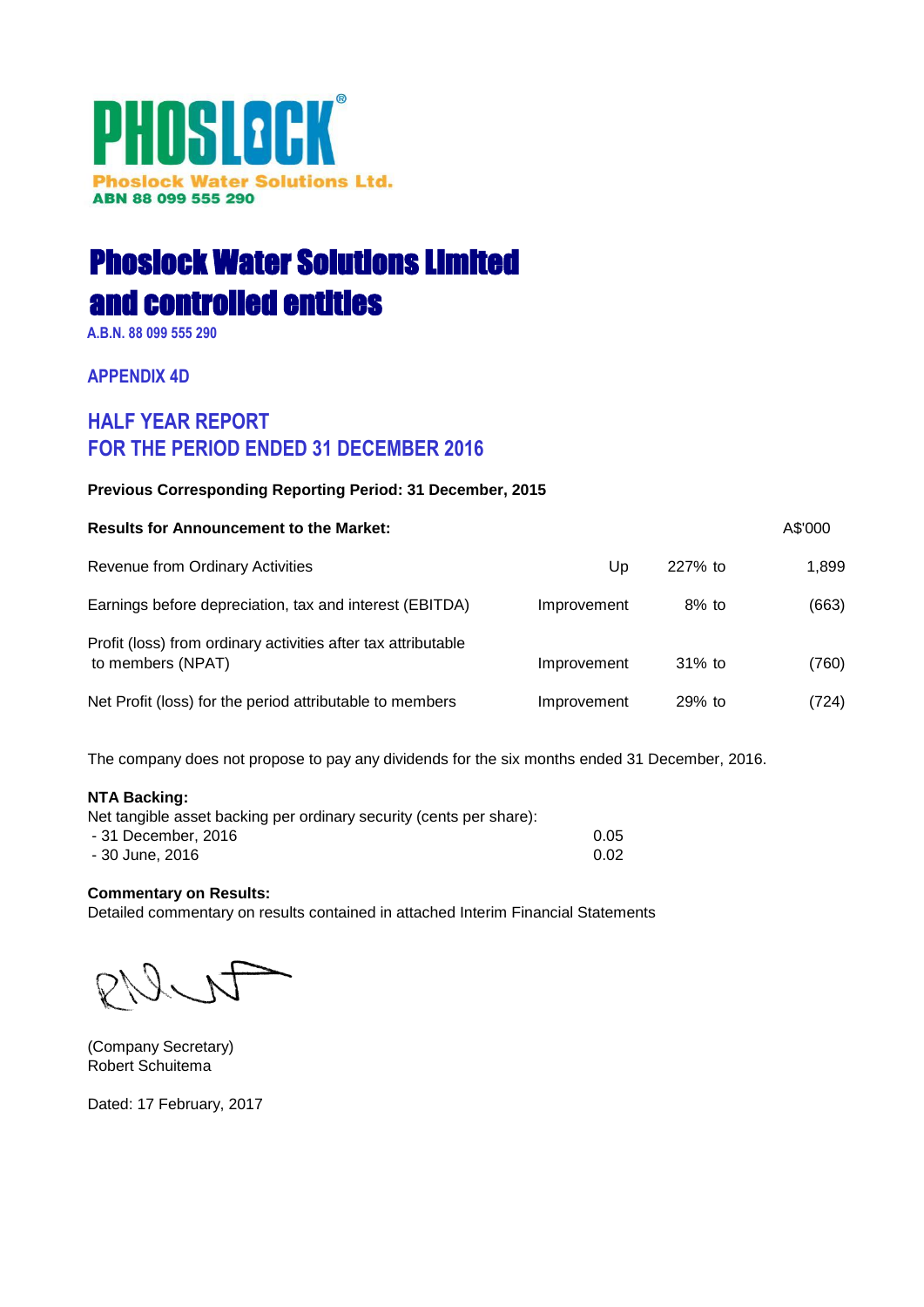

# **Phoslock Water Solutions Limited and Controlled Entities A.B.N. 88 099 555 290 INTERIM FINANCIAL REPORT FOR THE HALF YEAR ENDED 31 DECEMBER 2016**

**I N D E X**

# **PAGE**

| Director's Report                                          | 3  |
|------------------------------------------------------------|----|
| Auditors Independence Declaration                          | 5  |
| Statement of Profit or Loss and Other Comprehensive Income | 6  |
| <b>Statement of Financial Position</b>                     | 7  |
| Statement of Changes in Equity                             | 8  |
| <b>Statement of Cash Flows</b>                             | 9  |
| Notes to the Financial Statements                          | 10 |
| Director's Declaration                                     | 15 |
| Independent Auditors Review Report                         | 16 |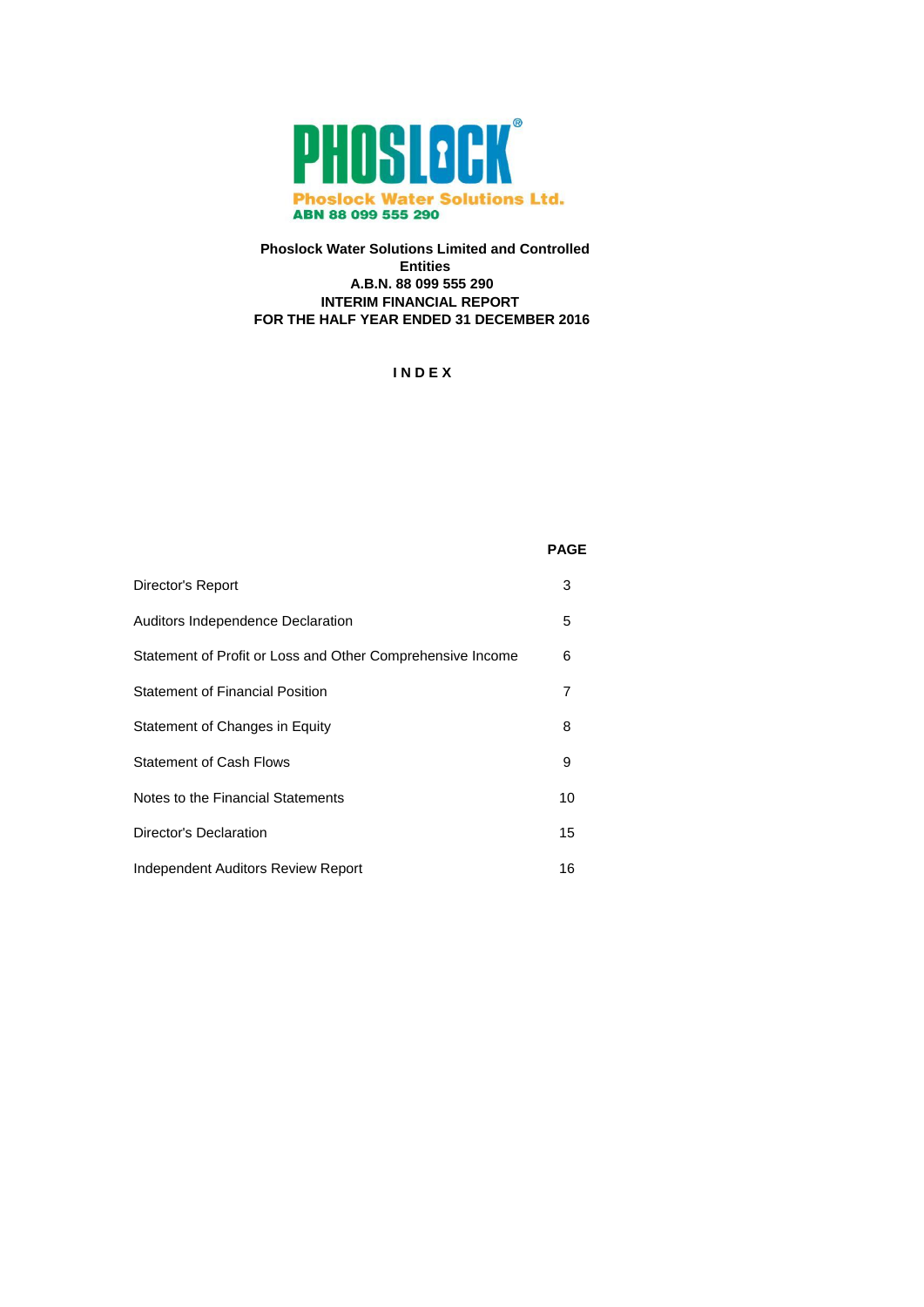# **DIRECTOR'S REPORT**

Your directors present their report on the Company and its controlled entities ("the Group") for the half year ended 31 December 2016.

#### **Directors**

The names of directors in office at anytime during the year or since the end of the half year are:

Mr Laurence Freedman AM Mr Robert Schuitema The Hon. Pam Allan

#### **Review of Operations**

- \* Sales and Other Income for the 6 months totalled \$1,899,153 up 227% Half Year on Half Year (HOH)
- \* Net Loss of (\$759,626) improvement 32% HOH
- \* Forecast sales for January-June 2017 of \$2.5 million
- \* Current Orders in excess of \$5 million and growing

The July to December 2016 six month period produced both record Sales and record Cash Receipts from customers for the Company.

Sales revenue for the period of \$1.7 million was an 310% increase over the corresponding six month period. The highlight for the period was the commencement of the \$5 million contract in Brazil to clean up Pampulha lake. This project is scheduled to continue until late 2017. The major sales regions for the six months to 31 December, 2016 were Latin America, North America and Australia. The Company received an Australian Government Grant for ongoing research and development of \$302,000. Sales revenue for the second half of FY2016-17 is forecast to be significantly higher than the first half with sales to 11 projects valued at over \$2.5 million.

The loss for the 6 months of the consolidated entity after providing for non-controlling interests amounted to \$759,626 (2015: (\$1,109,754), an improvement of 32% over the corresponding six month period. Earnings before depreciation, amortisation, tax and interest (EBITDA) for the 6 months was (\$663,238) (HY2015: \$615,465).

Expenses (excluding depreciation) for the 6 months increased by 11% to \$1,573,830 (HY2015:\$1,416,567). The main changes were higher employee, marketing and administration costs offset by significantly lower finance costs. The cost of the China operation accounted for most of the increase in employee, marketing and administration costs. The investment in the Chinese business is expected to generate significant sales in 2017 and beyond.The Company continues to expense all costs associated with bringing its pipeline projects to completion in the period that they are incurred. This includes technical, external consultants and travel & marketing expenses.

Inventory purchases for the 6 months were up 85% over the corresponding six month period to \$1.7 million. This was a large outflow of cash however very positive for the business. A large portion of this inventory will be used to meet sales deliveries in the January-June 2017 period. The Company is currently funding its Inventory and Trade debtors, totalling over \$1.6 million through its own cash resources, along with a \$1 million short term working capital facility, which was drawn to \$0.4 million as at 31 December, 2016.

The Company has lodged a subsequent patent application to protect the core Phoslock technology, which is currently in review status at various patent offices covering approx 50 countries, with the intention of extending the core Phoslock technology until 2033. During the first six months of FY2016-17, the Company spent \$45,000 on its patent portfoilio, the majority of these costs related to the new patent.

In January, 2016 the Group opened a China subsidiary and sales office in Shanghai. In the first year of operation, five marketing agreements were signed with large Chinese environmental groups and six paid trials and smaller applications completed. A large pipeline has been established, including a number of large projects. During the year, the Chinese Research Academy of Environmental Sciences (CRAES) acredited use of Phoslock. This will enable Phoslock to be sold for use in drinking water reservoirs, lakes and canals.

Sales from the European/UK region were lower than the previous period however Phoslock Europe has a strong pipeline of 15 projects, with several of the projects scheduled for application in the first half of 2017, valued in excess of \$300,000. To date, Phoslock Europe has completed nearly 60 lake projects since early 2007. The Company has an excellent working relationship with our European partner, Bentophos GmbH.

Solid progress was made during the year in the development of the Phoslock business in North America, in both the United States and Canada. Our US licensee, SePRO Corporation, has dedicated significant resources to develop Phoslock in the United States since taking over the license in 2011. It has developed several niche markets, one of which is growing strongly and has the potential to be a major market for Phoslock. The Company also undertook several projects in Canada in 2016 and several projects are scheduled to take place during 2017.

The Company continues to expend significant resources on large projects in China/Asia, South America, Canada and Europe. The potential size of all of these projects is material in both volume and product and monetary value. Over the last 12 months, progress has been made on most of the large projects - current 13 (defined as sales revenue from \$1 million to \$100 million). The highlight has been the commencement of the \$5 million Pampulha lake treatment being undertaken by the Viva Pampulha consortium headed by Phoslock's Brazilian licensee. Included in the large projects are five in China.

The Company and its licensees are currently working on 50 separate projects (including the 13 large projects) - 15 in Europe/UK; 20 in North & South America; 12 in China/Asia; and 3 in Australia. The sales pipeline is regularly reviewed by management and the board and only projects with a high likelihood of being undertaken are included in the sales pipeline. The Company's sales pipeline currently includes 26 projects for which the Company believes decisions are expected between now and the end of the year. In several of these projects, a decision to fund the application has already been made and the Company or its licensee is only waiting on the relevant permit to apply from the environmental regulator. The 26 projects involve a total of approx 3,150 tons and have a sales value in excess of \$9 million. Of these, 13 projects totalling over \$5 million are Orders awaiting delivery or application during 2017.

The manufacturing facility in Sichuan, China, has been operating continuously throughout the period. The Company is looking at ways to increase production and reduce manufacturing costs in order to grow its business, particularly in China.

The key to the Group's growth and development is increasing sales by converting its extensive pipeline into sales. The Company is very optimistic about 2017 and and beyond, as Phoslock is used on an increasing number of projects globally. Its current Order Book in excess of \$5 million underpins a lot of the financial performance for 2017.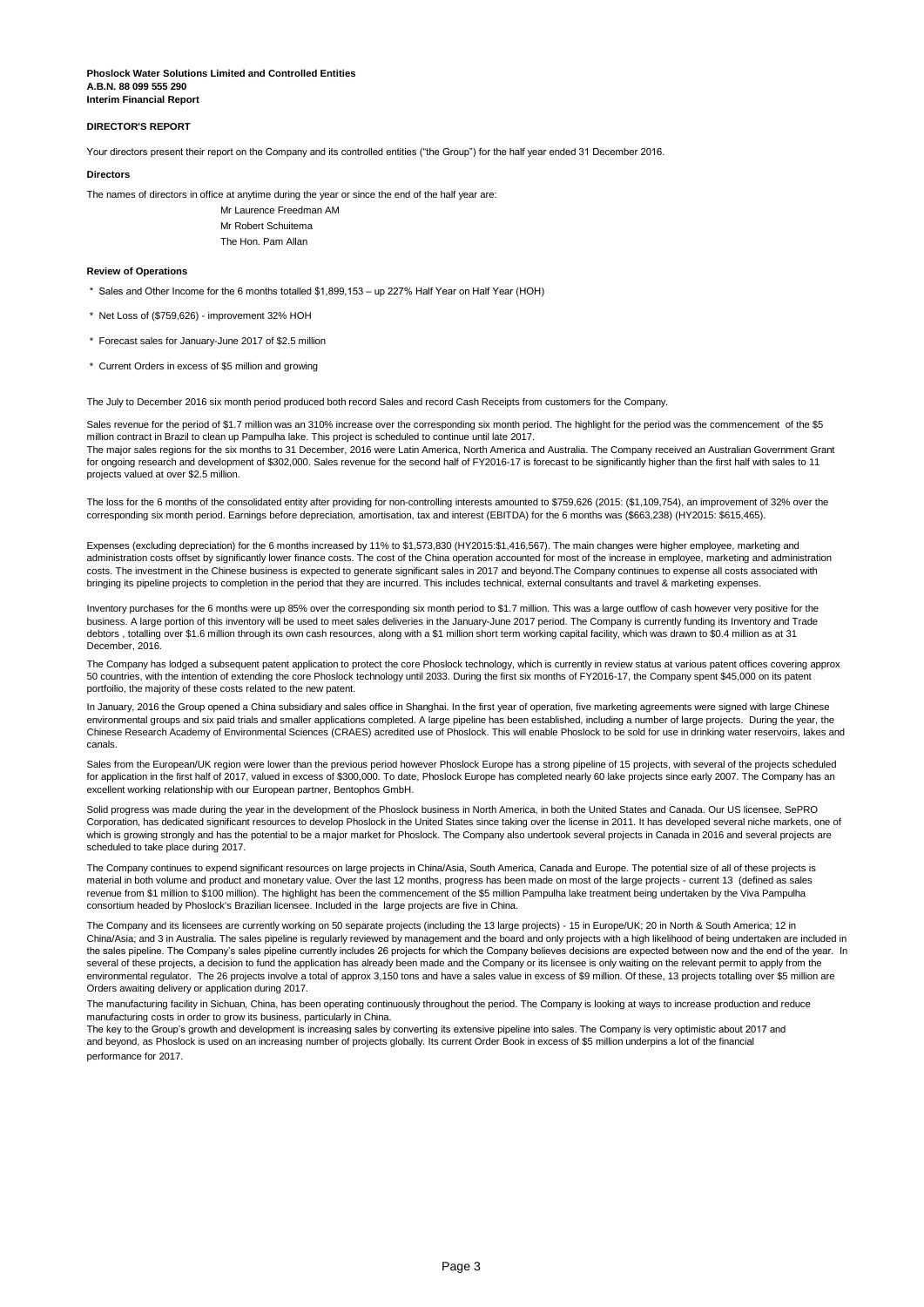**Interim Financial Report A.B.N. 88 099 555 290 Phoslock Water Solutions Limited and Controlled Entities**

# **DIRECTOR'S REPORT (continued)**

## **Auditor's Independence Declaration**

A copy of the auditor's independence declaration in accordance with Section 307C of the *Corporations Act 2001* , for the half year ended 31 December 2016 has been received and can be found on page 5.

Signed in accordance with a resolution of the Board of Directors of Phoslock Water Solutions Limited and Controlled Entities.

RIS

Mr Robert Schuitema Managing Director

Dated at Sydney, 17 February 2017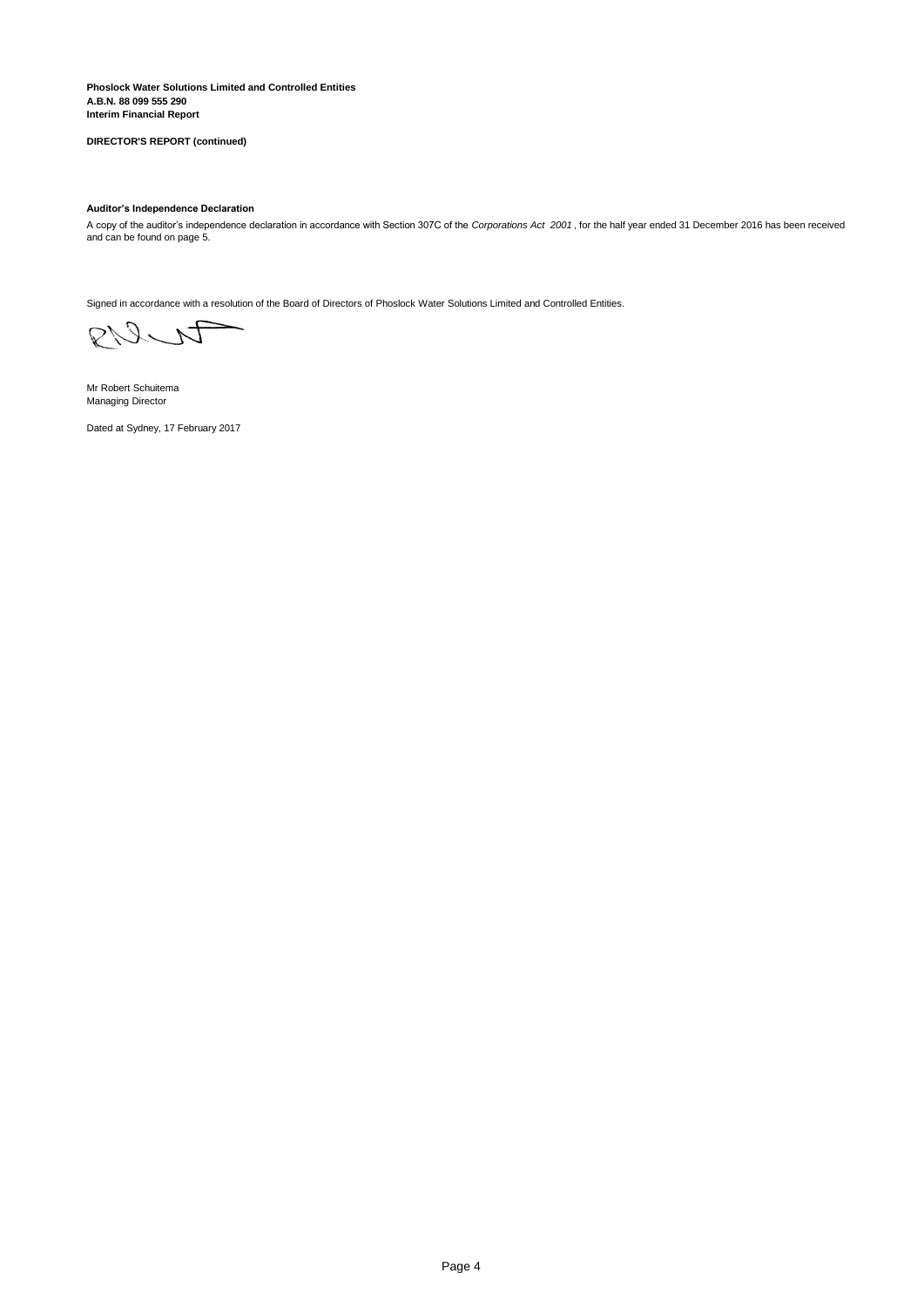W. W. Vick & Co. **Chartered Accountants** ABN 14 568 923 714



**Auditor's Independence Declaration under Section 307C of the Corporations Act 2001** 

# **To the directors of Phoslock Water Solutions Limited and Controlled Entities**

I declare that, to the best of my knowledge and belief, in relation to the review of the half year ended 31 December 2016, there have been:

(i) no contraventions of the auditor independence requirements as set out in the Corporations Act 2001 in relation to the review; and

(ii) no contraventions of any applicable code of professional conduct in relation to the review.

5th Floor **W W Vick & Co** Sydney NSW 2000

379-383 Pitt Street Chartered Accountants

ries ……………………………………………

Dated: 17 February 2017 **Phillip Jones - Partner** 

Fayworth House, Suite 503, 5<sup>th</sup> Floor, 379-383 Pitt Street, Sydney, NSW 2000 PO Box 20037, World Square, NSW 2002 Phone: 02 9266 0881 Fax: 02 9266 0886



Liability limited by scheme approved under Professional Standards Legislation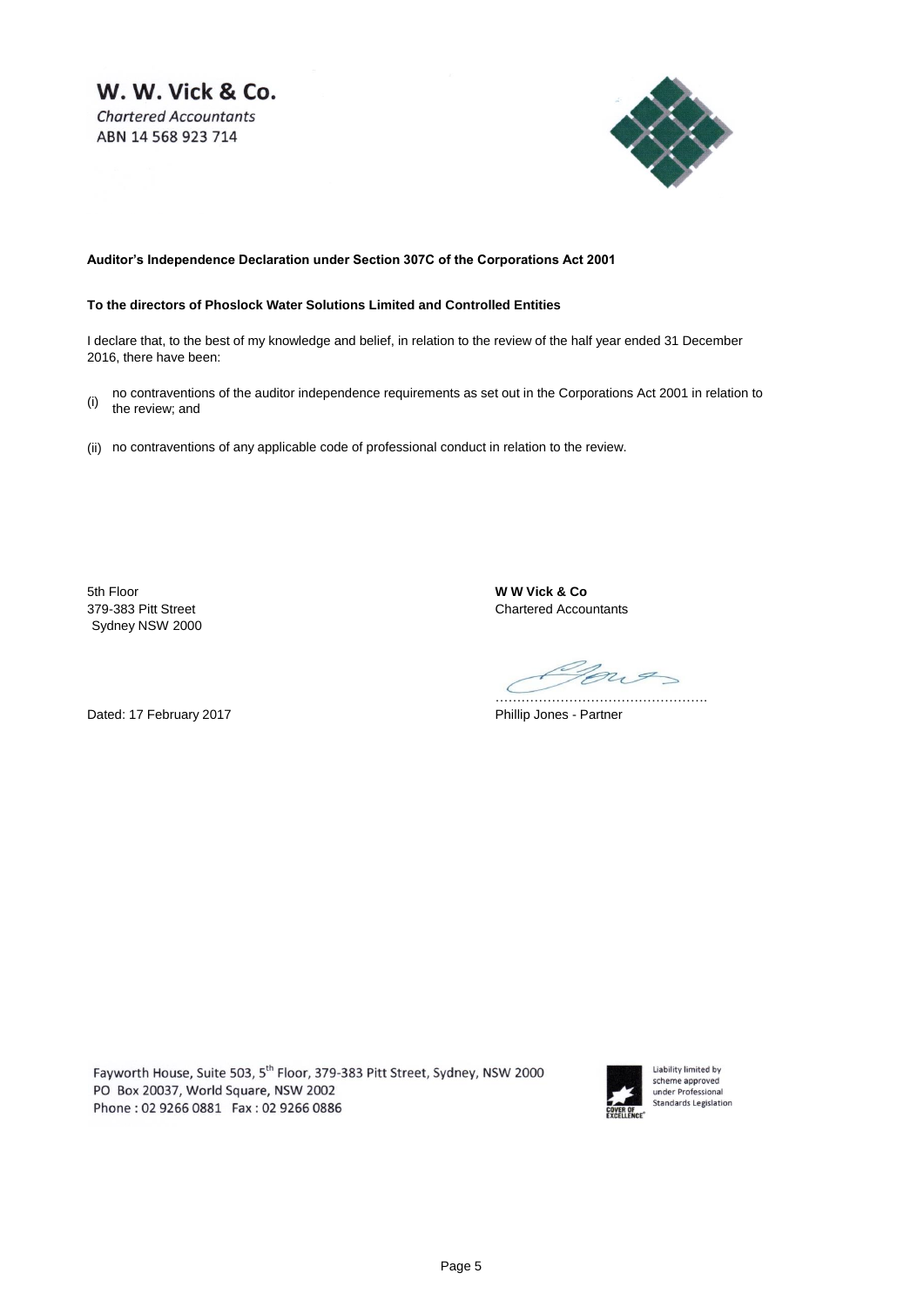# **CONSOLIDATED STATEMENT OF PROFIT OR LOSS AND OTHER COMPREHENSIVE INCOME FOR THE HALF YEAR ENDED 31 DECEMBER 2016**

|                                                                                            |                | <b>Half Year Ended</b> | <b>Half Year Ended</b> |
|--------------------------------------------------------------------------------------------|----------------|------------------------|------------------------|
|                                                                                            | <b>NOTE</b>    | 31.12.2016<br>\$       | 31.12.2015<br>\$       |
|                                                                                            |                |                        |                        |
| Revenue                                                                                    | $\overline{2}$ | 1,899,153              | 580,121                |
| Cost of sales                                                                              |                | (1,046,704)            | (240, 974)             |
| Gross profit                                                                               |                | 852,449                | 339,147                |
| Other income                                                                               | $\overline{2}$ |                        | 122,464                |
| Distribution expenses                                                                      |                | (17, 673)              | (15, 711)              |
| Marketing expenses                                                                         |                | (140, 593)             | (106, 084)             |
| Occupancy expenses                                                                         |                | (50, 234)              | (49,690)               |
| Administrative expenses                                                                    |                | (479, 795)             | (279, 104)             |
| Employee benefit expenses                                                                  |                | (814, 291)             | (501, 706)             |
| Depreciation and amortisation                                                              |                | (38, 245)              | (32, 334)              |
| Finance costs                                                                              |                | (59, 499)              | (467, 144)             |
| Foreign exchange losses                                                                    |                | (11, 745)              | (94, 587)              |
| Options expenses                                                                           |                |                        | (25,005)               |
| <b>LOSS BEFORE INCOME TAX</b>                                                              | 3              | (759, 626)             | (1, 109, 754)          |
| Income tax expense/ (revenue)                                                              |                |                        |                        |
| <b>LOSS FOR THE PERIOD</b>                                                                 | 3              | (759, 626)             | (1, 109, 754)          |
| <b>OTHER COMPREHENSIVE INCOME</b>                                                          |                |                        |                        |
| Items that will be reclassified subsequently to profit or<br>loss when conditions are met: |                |                        |                        |
| Exchange differences arising on translation of foreign                                     |                |                        |                        |
| controlled entities                                                                        |                | 35,753                 | 76,523                 |
| TOTAL COMPREHENSIVE LOSS FOR THE PERIOD                                                    |                | (723, 873)             | (1,033,231)            |
| Profit (Loss) for the period attributable to:                                              |                |                        |                        |
| - Owners of parent entity                                                                  |                | (760, 122)             | (1,095,904)            |
| - non-controlling interest                                                                 |                | 496                    | (13, 850)              |
| Total loss for the period                                                                  |                | (759, 626)             | (1, 109, 754)          |
| Total comprehensive loss for the period attributable to:                                   |                |                        |                        |
| - Owners of parent entity                                                                  |                | (724, 369)             | (1,019,381)            |
| - non-controlling interest                                                                 |                | 496                    | (13, 850)              |
| Total comprehensive loss for the period                                                    |                | (723, 873)             | (1,033,231)            |
| Earnings per share                                                                         |                |                        |                        |
| Basic earnings per share (cents per share)                                                 |                | (0.21)                 | (0.43)                 |
| Diluted earnings per share (cents per share)                                               |                | (0.21)                 | (0.43)                 |

*The accompanying notes form part of these financial statements*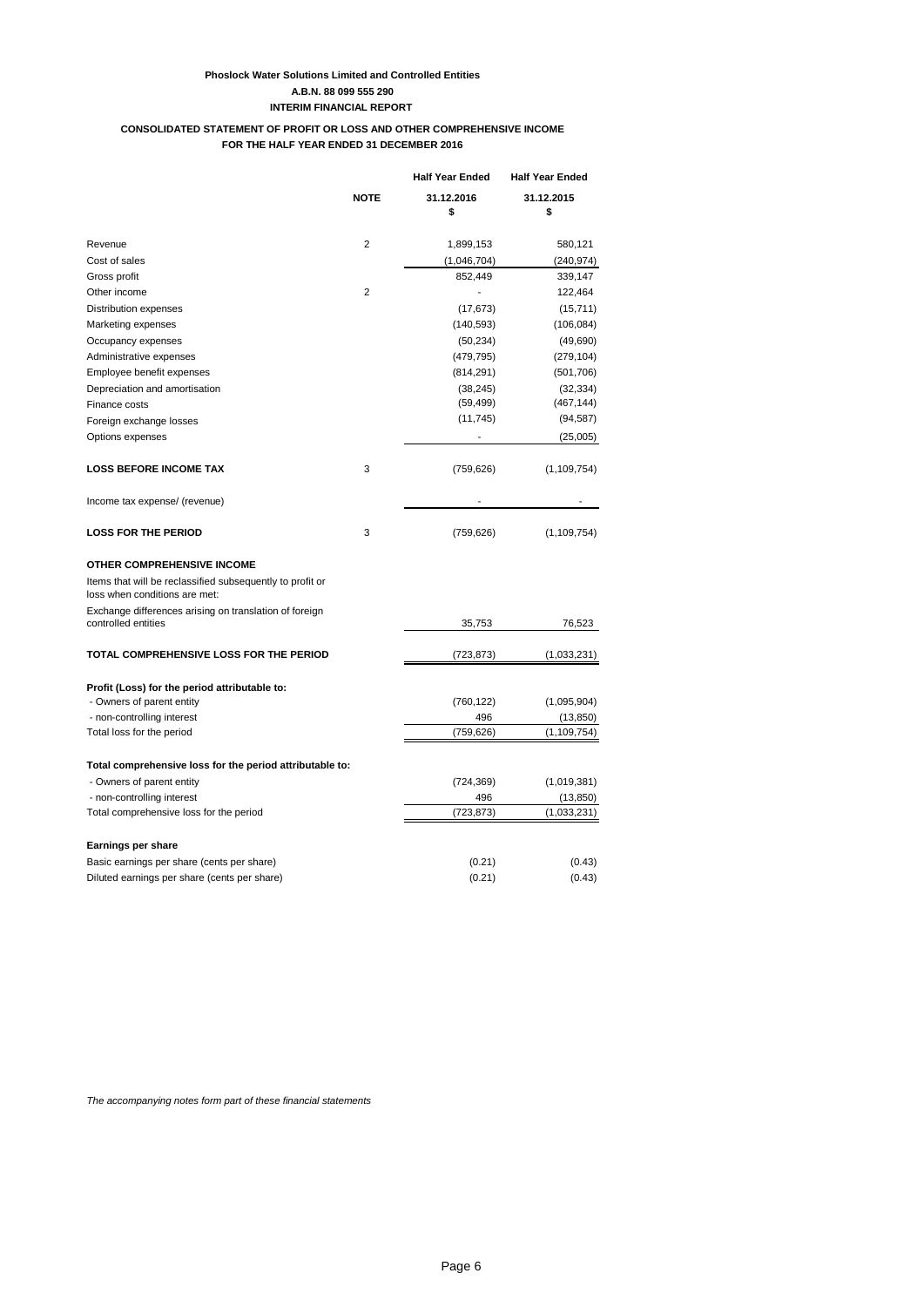# **Phoslock Water Solutions Limited and Controlled Entities A.B.N. 88 099 555 290 CONSOLIDATED STATEMENT OF FINANCIAL POSITION INTERIM FINANCIAL REPORT**

# **AS AT 31 DECEMBER 2016**

|                                      | <b>NOTE</b> | 31.12.2016<br>\$ | 30.06.2016<br>\$ |
|--------------------------------------|-------------|------------------|------------------|
| <b>CURRENT ASSETS</b>                |             |                  |                  |
| Cash and cash equivalents            |             | 353,690          | 1,306,865        |
| Trade and other receivables          |             | 892,776          | 692,109          |
| Inventories                          |             | 729,340          | 498,830          |
| Other assets                         |             | 84,027           | 97,890           |
| <b>TOTAL CURRENT ASSETS</b>          |             | 2,059,833        | 2,595,694        |
| <b>NON-CURRENT ASSETS</b>            |             |                  |                  |
| <b>Financial Assets</b>              |             | 25,000           | 25,000           |
| Plant and equipment                  |             | 48,789           | 56,687           |
| Intangible assets                    |             |                  |                  |
| <b>TOTAL NON-CURRENT ASSETS</b>      |             | 73,789           | 81,687           |
| <b>TOTAL ASSETS</b>                  |             | 2,133,622        | 2,677,381        |
|                                      |             |                  |                  |
| <b>CURRENT LIABILITIES</b>           |             |                  |                  |
| Trade and other payables             |             | 126,547          | 597,758          |
| <b>Other Liability</b>               | 2           | 89,830           | 89,830           |
| <b>Financial liabilities</b>         | 4           | 1,346,218        | 943,549          |
| Short term provisions                |             | 372,701          | 390,330          |
| <b>TOTAL CURRENT LIABILITIES</b>     |             | 1,935,296        | 2,021,467        |
| <b>NON-CURRENT LIABILITIES</b>       |             |                  |                  |
| Long term provisions                 |             | 8,707            | 7,572            |
| <b>TOTAL NON-CURRENT LIABILITIES</b> |             | 8,707            | 7,572            |
| <b>TOTAL LIABILITIES</b>             |             | 1,944,003        | 2,029,039        |
| <b>NET ASSETS/(LIABILITIES)</b>      |             | 189,619          | 648,342          |
| <b>EQUITY</b>                        |             |                  |                  |
| <b>Issued capital</b>                | 6           | 38,730,112       | 38,465,112       |
| Reserves                             |             | 447,244          | 411,341          |
| <b>Accumulated losses</b>            |             | (38, 743, 915)   | (37,983,793)     |
| Owners interest                      |             | 433,441          | 892,660          |
| Non-controlling interest             |             | (243,822)        | (244, 318)       |
| TOTAL EQUITY                         |             | 189,619          | 648,342          |

*The accompanying notes form part of these financial statements*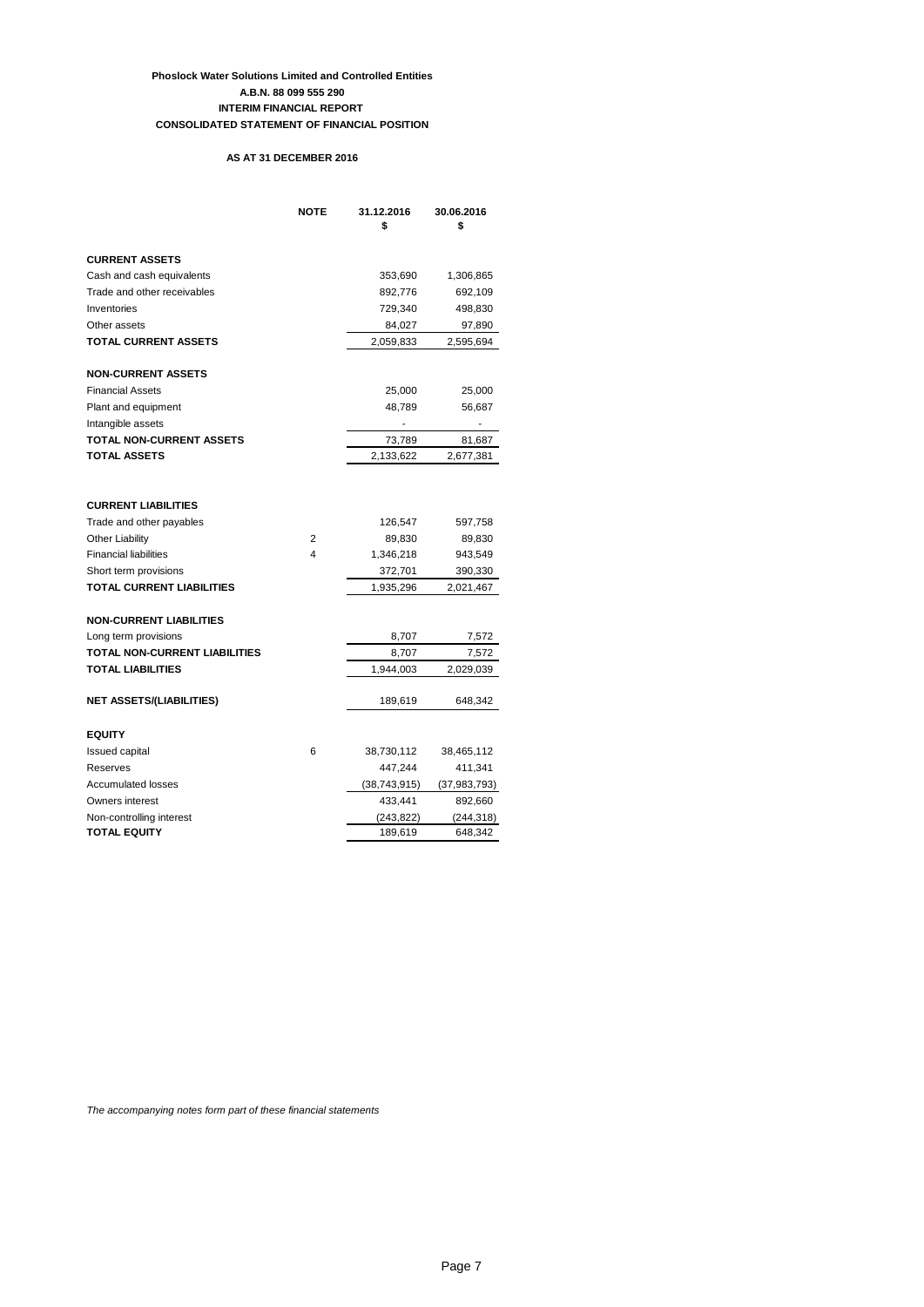# **Phoslock Water Solutions Limited and Controlled Entities FOR THE HALF YEAR ENDED 31 DECEMBER 2016 CONSOLIDATED STATEMENT OF CHANGES IN EQUITY A.B.N. 88 099 555 290 INTERIM FINANCIAL REPORT**

|                                                                                         | Note Issued capital<br>\$ | Option<br>Reserve<br>\$ | Foreign<br>currency<br>translation<br>reserves<br>\$ | Non-<br>controlling<br>interest<br>\$ | Accumulated<br>losses<br>\$ | Total<br>\$   |
|-----------------------------------------------------------------------------------------|---------------------------|-------------------------|------------------------------------------------------|---------------------------------------|-----------------------------|---------------|
| Balance at 1 July 2015                                                                  | 32,112,271                | 74,408                  | 89,970                                               | (238,600)                             | (35,660,184)                | (3,622,135)   |
| Total comprehensive income/(loss) for the period                                        |                           |                         |                                                      |                                       |                             |               |
| Loss for the period                                                                     |                           |                         | ÷,                                                   | (13, 850)                             | (1,095,904)                 | (1, 109, 754) |
| <b>Writeback of Reserves</b>                                                            |                           |                         | (142,500)                                            |                                       | 142,500                     |               |
| Other comprehensive income/(loss)                                                       |                           |                         | 76,523                                               | $\overline{\phantom{a}}$              |                             | 76,523        |
| Total comprehensive income/(loss) for the period                                        | $\sim$                    | $\sim$                  | (65, 977)                                            | (13, 850)                             | (953, 404)                  | (1,033,231)   |
| Transactions with owners in their capacity as owners                                    |                           |                         |                                                      |                                       |                             |               |
| Shares issued during the period                                                         | 397,921                   |                         |                                                      |                                       |                             | 397,921       |
| Share-based payment                                                                     |                           | 25,005                  |                                                      |                                       |                             | 25,005        |
| Total transactions with owners in their capacity as owners                              | 397,921                   | 25,005                  |                                                      |                                       |                             | 422,926       |
| Balance at 31 December 2015                                                             | 32,510,192                | 99,413                  | 23,993                                               | (252, 450)                            | (36,613,588)                | (4,232,440)   |
| Balance at 1 July 2016                                                                  | 38,465,112                | 277,391                 | 133,950                                              | (244, 318)                            | (37, 983, 793)              | 648,342       |
| Total comprehensive income/(loss) for the period                                        |                           |                         |                                                      |                                       |                             |               |
| Loss for the period                                                                     |                           |                         | ÷,                                                   | 496                                   | (760, 122)                  | (759, 626)    |
| Other comprehensive income                                                              |                           |                         | 35,753                                               |                                       | $\frac{1}{2}$               | 35,753        |
| Total comprehensive income/(loss) for the period                                        |                           | ä,                      | 35,753                                               | 496                                   | (760, 122)                  | (723, 873)    |
|                                                                                         |                           |                         |                                                      |                                       |                             |               |
| Transactions with owners in their capacity as owners<br>Shares issued during the period | 265,000                   |                         |                                                      |                                       |                             | 265,000       |
| Reserves                                                                                |                           |                         | 150                                                  |                                       |                             | 150           |
| <b>Transaction costs</b>                                                                |                           |                         | $\sim$                                               |                                       |                             |               |
| Total transactions with owners in their capacity as owners                              | 265,000                   |                         | 150                                                  |                                       |                             | 265,150       |
| <b>Balance at 31 December 2016</b>                                                      | 38,730,112                | 277,391                 | 169,853                                              | (243, 822)                            | (38, 743, 915)              | 189,619       |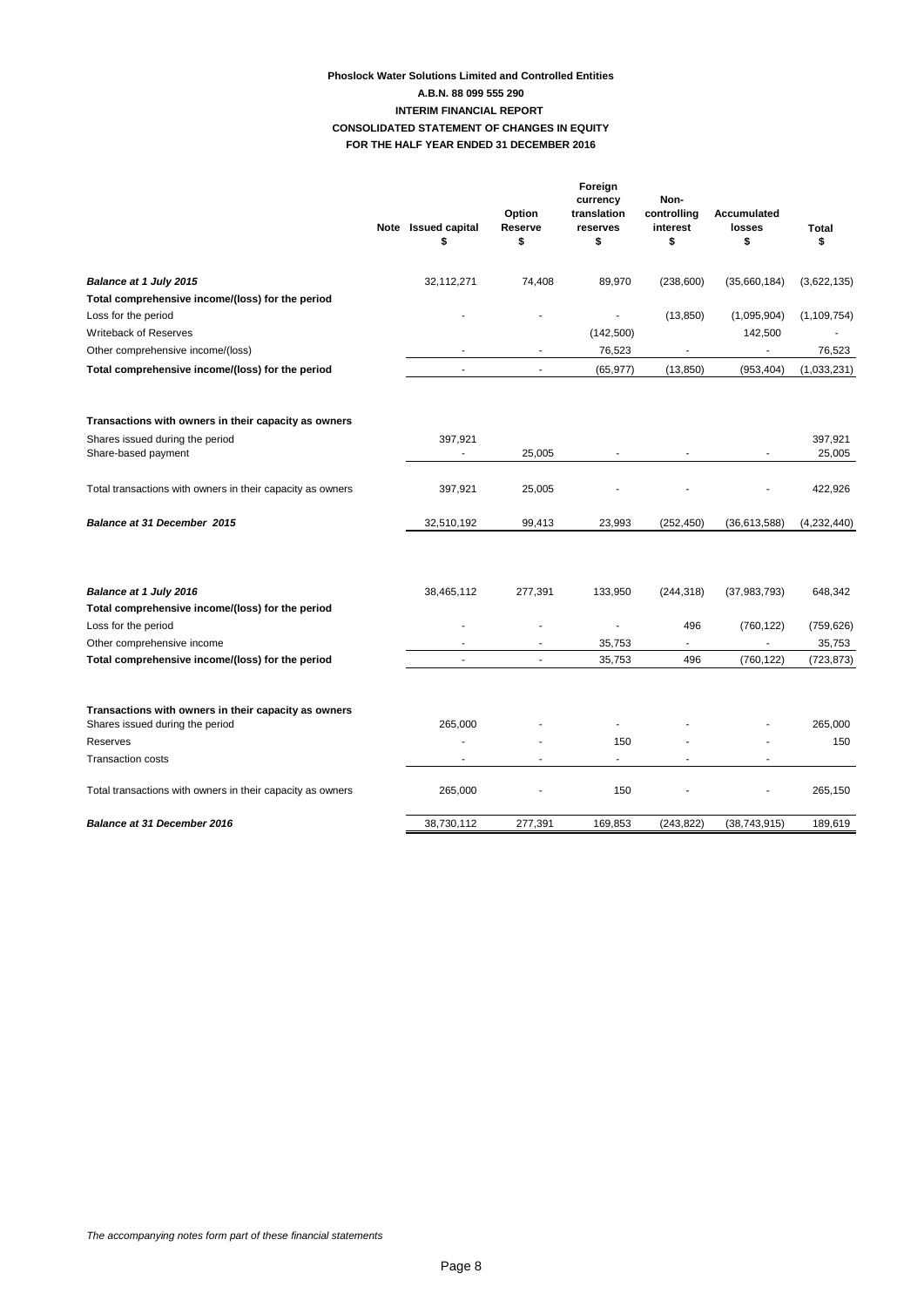# **Phoslock Water Solutions Limited and Controlled Entities CONSOLIDATED STATEMENT OF CASH FLOWS FOR THE HALF YEAR ENDED 31 DECEMBER 2016 A.B.N. 88 099 555 290 INTERIM FINANCIAL REPORT**

|                                                                 | <b>Half Year Ended</b> | <b>Half Year Ended</b> |
|-----------------------------------------------------------------|------------------------|------------------------|
| <b>NOTE</b>                                                     | 31.12.2016             | 31.12.2015             |
|                                                                 | \$                     | \$                     |
| <b>CASH FLOWS FROM OPERATING ACTIVITIES</b>                     |                        |                        |
| Receipts from customers and government grants                   | 1,726,746              | 1,254,705              |
| Payments to suppliers and employees                             | (3,247,648)            | (1,306,618)            |
| Interest received                                               | 948                    | 997                    |
| Finance costs                                                   | (56, 792)              | (23, 529)              |
| NET CASH FROM / (USED IN) OPERATING ACTIVITIES                  | (1,576,746)            | (74, 445)              |
| CASH FLOWS FROM / (USED IN) INVESTING ACTIVITIES                |                        |                        |
| Purchase of property, plant and equipment                       | (32,983)               | (866)                  |
| NET CASH FROM / (USED IN) INVESTING ACTIVITIES                  | (32, 983)              | (866)                  |
| <b>CASH FLOWS FROM / (USED IN) FINANCING ACTIVITIES</b>         |                        |                        |
| Proceeds from share issue                                       | 265,000                | 152,000                |
| Repayment of borrowings                                         | (280,000)              | (466, 425)             |
| Proceeds from borrowings                                        | 690,000                | 461,424                |
| NET CASH FROM / (USED IN) FINANCING ACTIVITIES                  | 675,000                | 146,999                |
| Net increase/(decrease) in cash and cash equivalents held       | (934, 729)             | 71,688                 |
| Cash and cash equivalents at the beginning of the period        | 1,306,865              | 132,367                |
| Effect of exchange rates on cash holdings in foreign currencies | (18, 446)              | (651)                  |
| CASH AND CASH EQUIVALENTS AT THE END OF THE PERIOD              | 353,690                | 203,404                |

*The accompanying notes form part of these financial statements*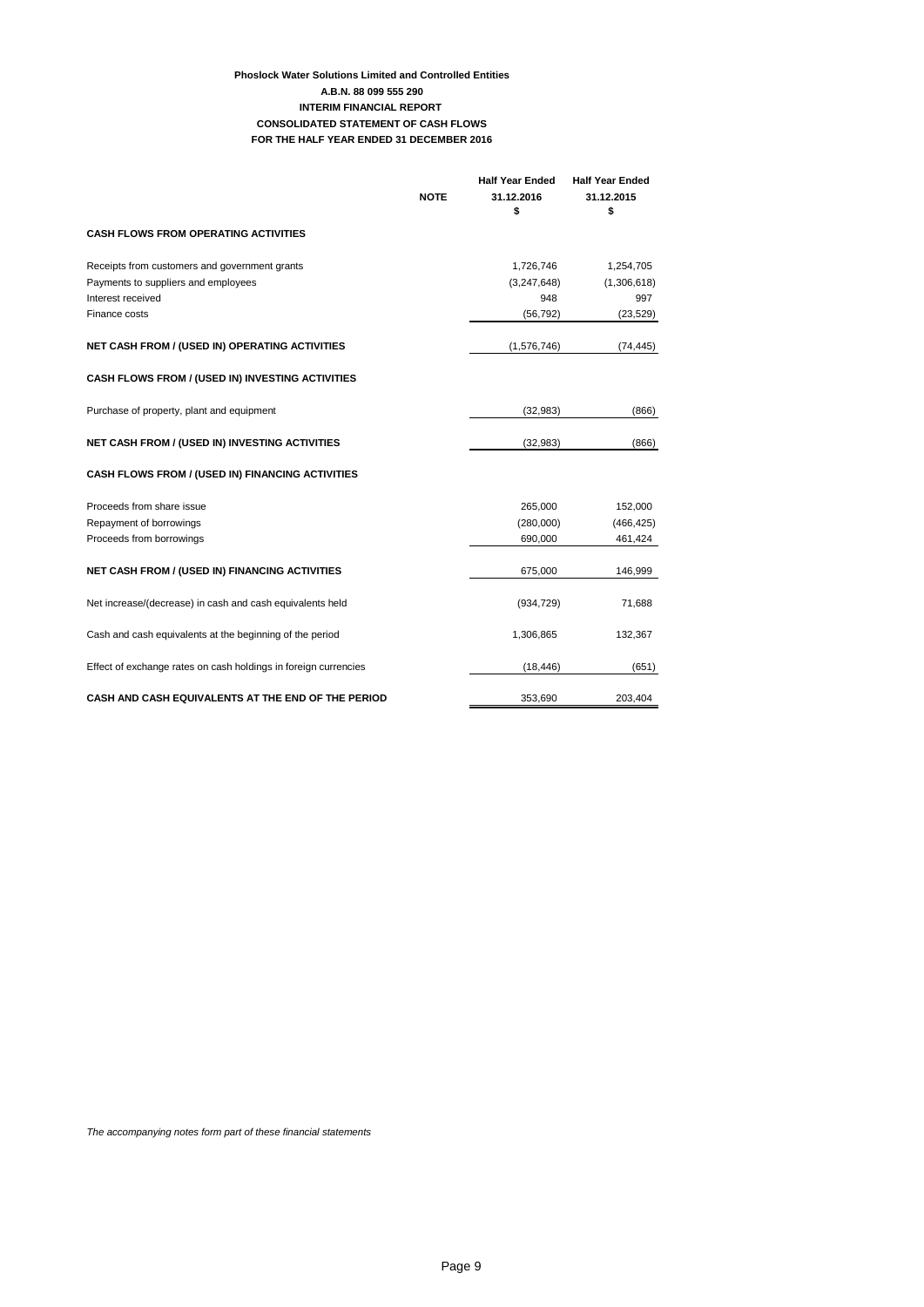#### **NOTES TO THE CONSOLIDATED FINANCIAL STATEMENTS FOR THE HALF YEAR ENDED 31 DECEMBER 2016**

#### **NOTE 1 BASIS OF PREPARATION**

These general purpose financial statements for the interim half-year reporting period ended 31 December 2016 have been prepared in accordance with requirements of the *Corporations Act 2001* and Australian Accounting Standards *AASB 134: Interim Financial Reporting* . The Group is a for-profit entity for financial reporting purposes under the Australian Accounting Standards.

This interim financial report is intended to provide users with an update on the latest annual financial statements of Phoslock Water Solutions Ltd and its controlled entities (the<br>Group). As such, it does not contain info this financial report be read in conjunction with the annual financial statements of the Group for the year ended 30 June 2016, together with any public announcements made during the half-year.

The same accounting policies and methods of computation have been followed in this interim financial report as were applied in the most recent annual financial statements.

#### **New Accounting Standards and Interpretation**

The Group has considered the implications of new or Amended Accounting Standards but determined that the applications to the financial statements is either not relevant or material.

#### **NOTE 1 (a) Material Uncertainty Regarding Going Concern**

The financial statements have been prepared on the going concern basis, which contemplates continuity of normal business activities and the realisation of assets and settlement of liabilities in the ordinary course of business.

The Group has recorded an operating loss after income tax of \$759,626 (31 December 2015: \$1,109,754) for the half year then ended. The current liabilities includes convertible notes and loans of \$1,065,000 payable to Link Traders (Aust) Pty Ltd, the Group's major shareholder and a company controlled by the Group's Non-executive Chairman. The convertible notes have a maturity date of 30 June 2017 and the loan, 30 November, 2017. The Group has Accumulated Loss of \$38,743,915 (June 2016: \$37,983,793) and a net assets of \$189,619 (30 June 2016: \$648,342). The Company had net cash outflows from operating activities of \$1,576,746 (31 December, 2015; \$74,445). At the reporting date<br>the group had cash reserves of \$353,690 (30 June 20

The continuing viability of the Group and its ability to continue on a going concern basis and meet its debts and commitments as they fall due is dependent upon the Group converting significant pipeline projects (worth \$1 million or more) into actual sales annually and if required, securing additional funding in the form of equity or convertible equity.<br>In the event that the Group is unable uncertainty that may cast doubt on the Group's ability to continue as a going concern and therefore realise its assets or extinguish its liabilities in the ordinary course of business.

#### The Directors believe it is appropriate to prepare these accounts on a going concern basis because:

• The company has prepared a cash flow forecasts for the 13 month period ending 31 March 2018 which the directors consider that the cash flow forecasts indicate that the<br>Group will have sufficient cash flows to meet all co

• The Group has a number of project pipelines active around the world, particluarly China and South America. The potential size of both these markets is material in product volume and monetary value. The company and its respective local licensees are currently working on 50 separate projects(including the 13 large projects; projects with a value > A\$1 million) - 15 in Europe/UK; 20 in North & South America; 12 in China & Asia; and 3 in Australia. The sales pipeline is regularly reviewed by management and the board and only projects with a high likelihood of being undertaken are included in the sales pipeline. The Company's sales pipeline currently includes 21 projects for which the Company believes decisions are expected between now and the end of the year. In several of these projects, a decision to fund the application has already been made and the Company<br>or its licensee is only waiting on the relevant pe excess of \$9 million. Of these, 11 projects totalling over \$5 million are Orders awaiting delivery or application during 2017.

• The company has 23.1 million Options maturing between September 2017 and March 2018. The Options have exercise prices between 6 cents and 9 cents per share and could raise a total of \$1.8m, if the Options are exercised. The Company may raise additional funding from the capital or equity market during 2017, primarily to fund its increased inventory and debtors working capital requirements, and production cost reduction initiatives. No decision regarding the amount, timing, structure of offering and the intended market (existing equity holders, new equity holders (Australian or international) has been made.

Based on the Group cash flow forecasts and other factors referred to above, the directors are satisfied that the going concern basis of preparation is appropriate.

#### **Financial Instruments**

The Group's financial instruments consist of cash and cash equivalents, trade and other receivables, refundable security deposits, trade and other payables, related party shortterm loan and related party short-term convertible note payable and a unsecured subordinated non-interest bearing loan from Betophos GmbH (which holds a non-controlling interest in Phoslock Europe GmbH, Zug). These financial instruments are measured at amortised cost, less any impairment. The carrying amount of the financial assets and liabilities approximate their fair value.

| <b>NOTE 2 REVENUE</b>                                                                                    | 31.12.2016<br>s    | 31.12.2015<br>s |
|----------------------------------------------------------------------------------------------------------|--------------------|-----------------|
| <b>Sales Revenue</b><br>- sale of goods<br>- provision of services                                       | 1,697,857<br>4,654 | 414,765<br>301  |
|                                                                                                          | 1,702,511          | 415,066         |
| <b>Other Revenue</b>                                                                                     |                    |                 |
| - interest received                                                                                      | 1,356              | 993             |
| - export development/r&d grants                                                                          | 195,286            | 164,062         |
|                                                                                                          | 196,642            | 165,055         |
| <b>Total Revenue</b>                                                                                     | 1,899,153          | 580,121         |
| Amounts received in advance from customers; goods yet to be delivered- disclosed as other<br>liabilities | 89,830             | 289.830         |
| Other Income                                                                                             |                    |                 |
| - Other income                                                                                           |                    | 488             |
| - Fair value gain on derivative liability (relates to ASOF Convertible Security)                         |                    | 121,976         |
| Total other income                                                                                       |                    | 122,464         |
| Total Revenue & Other Income                                                                             | 1,899,153          | 702,585         |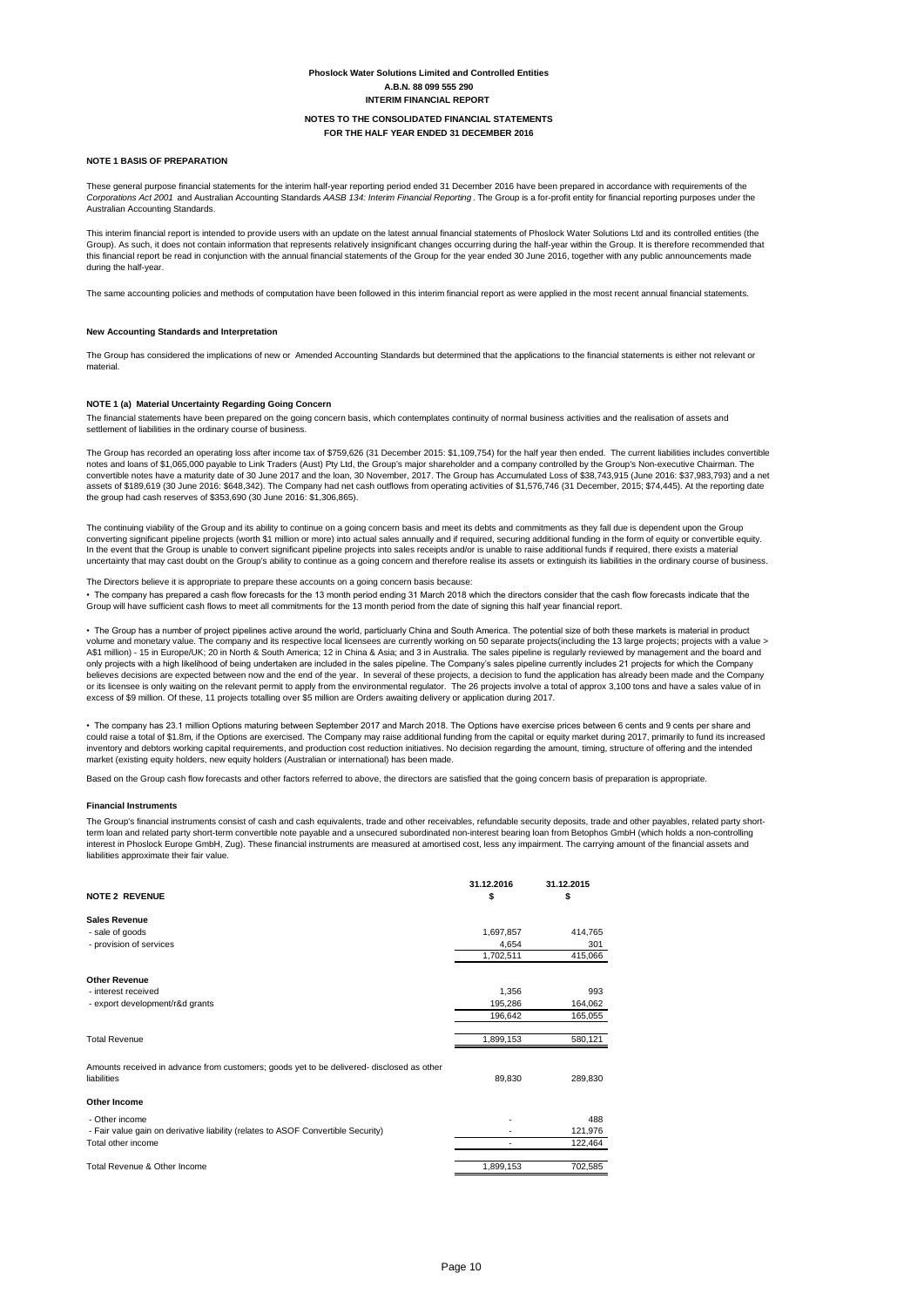#### **NOTES TO THE CONSOLIDATED FINANCIAL STATEMENTS FOR THE HALF YEAR ENDED 31 DECEMBER 2016**

| <b>NOTE 3 LOSS FOR THE PERIOD</b>                                                                                              | 31.12.2016 | 31.12.2015 |
|--------------------------------------------------------------------------------------------------------------------------------|------------|------------|
| Loss for the period includes the following specific items:                                                                     |            |            |
| <b>Employee benefit expenses</b>                                                                                               | (814.291)  | (501.706)  |
| Facebook baseli magaala isehidu aaladaa is aastamaa "disaisafaas" magaamattaa "aasmat aad lagu aasmiga taama dagiis aastamaada |            |            |

fees, superannuation, annual and long service leave costs for the period, cost of any options or shares Employee benefit expenses include salaries to employees, director fer<br>issued to employees, fringe benefit taxes and workers compensation.

#### **Finance costs**

| - Convertible Notes issued to third party- amortised interest expense | $\overline{\phantom{a}}$ | (223, 671) |
|-----------------------------------------------------------------------|--------------------------|------------|
| - Convertible Notes issued to related parties                         | (49.253)                 | (155, 014) |
| - loans provided by related parties                                   | (7.729)                  | (83, 305)  |
| - other interest & fees                                               | (2.517)                  | (5, 154)   |
| <b>Total Finance Cost</b>                                             | (59.499)                 | (467, 144) |

Finance costs include all interest, derivative, option and upfront expenses for loans, convertible notes and factoring of trade receivables, and bank charges. 2015 finance costs included interest on \$2,476,403 Convertible Notes and \$898,556 of short term loans.

|                                                                            | 31.12.2016 | 30.06.2016 |  |
|----------------------------------------------------------------------------|------------|------------|--|
| <b>NOTE 4 FINANCIAL LIABILITIES</b>                                        |            |            |  |
| Short term loans - related party                                           | 410.000    |            |  |
| Convertible notes due 30 June 2017 - related parties                       | 650,000    | 650.000    |  |
| Subordinated shareholder loan repayable by Phoslock Europe - related party | 286,218    | 293.549    |  |
|                                                                            | 1.346.218  | 943.549    |  |

#### **NOTE 5 SEGMENT REPORTING**

#### **Segment Information**

#### **Identification of reportable segments**

The group has identified its operating segments based on the internal reports that are reviewed and used by the board of directors (chief operating decision makers) in assessing

performance and determining the allocation of resources.<br>The group is managed primarily on the basis of geographical areas – Australia/NZ, Europe/UK, North America, China/Asia and Brazil. The Group's operations inherentl similar profiles and performance assessment criteria.

#### **Types of products and services by segment**

The sale of Phoslock granules and application services and lake restoration consulting services is the main business of the Group. These products and services are provided on a geographical basis with offices and representation in each of the company's four key geographical areas - Australia/NZ, Europe/UK, Americas and Asia.

#### **Basis of accounting for purposes of reporting by operating segments**

*Accounting policies adopted*

Unless stated otherwise, all amounts reported to the Board of Directors as the chief decision maker with respect to operating segments are determined in accordance with accounting policies that are consistent to those adopted in the annual financial statements of the Group.

#### *Inter-segment transactions*

An internally determined transfer price is set for all inter-entity sales. This price is based on what would be realised in the event the sale was made to an external party at arm'slength. All such transactions are eliminated on consolidation for the Groups financial statements.

Corporate charges are allocated to reporting segments based on the segments' overall proportion of revenue generation within the Group. The Board of Directors believes this is representative of likely consumption of head office expenditure that should be used in assessing segment performance and cost recoveries. Inter-segment loans payable and<br>receivable are initially recognised at the considera

#### *Segment assets*

Where an asset is used across multiple segments, the asset is allocated to the segment that receives the majority of economic value from the asset. In the majority of instances, segment assets are clearly identifiable on the basis of their nature and physical location. Unless indicated otherwise in the segment assets note, investments in financial assets, deferred tax assets and intangible assets have not been allocated to operating segments.

#### *Segment liabilities*

Liabilities are allocated to segments where there is direct nexus between the incurrence of the liability and the operations of the segment. Borrowings and tax liabilities are generally considered to relate to the Group as a whole and are not allocated. Segment liabilities include trade and other payables and certain direct borrowings.

#### *Unallocated items*

The following items of revenue, expense, assets and liabilities are not allocated to operating segments as they are not considered part of the core operations of any segment: • net gains on disposal of available-for-sale investments;

• income tax expense;

• deferred tax assets and liabilities;

• intangible assets; • corporate and finance costs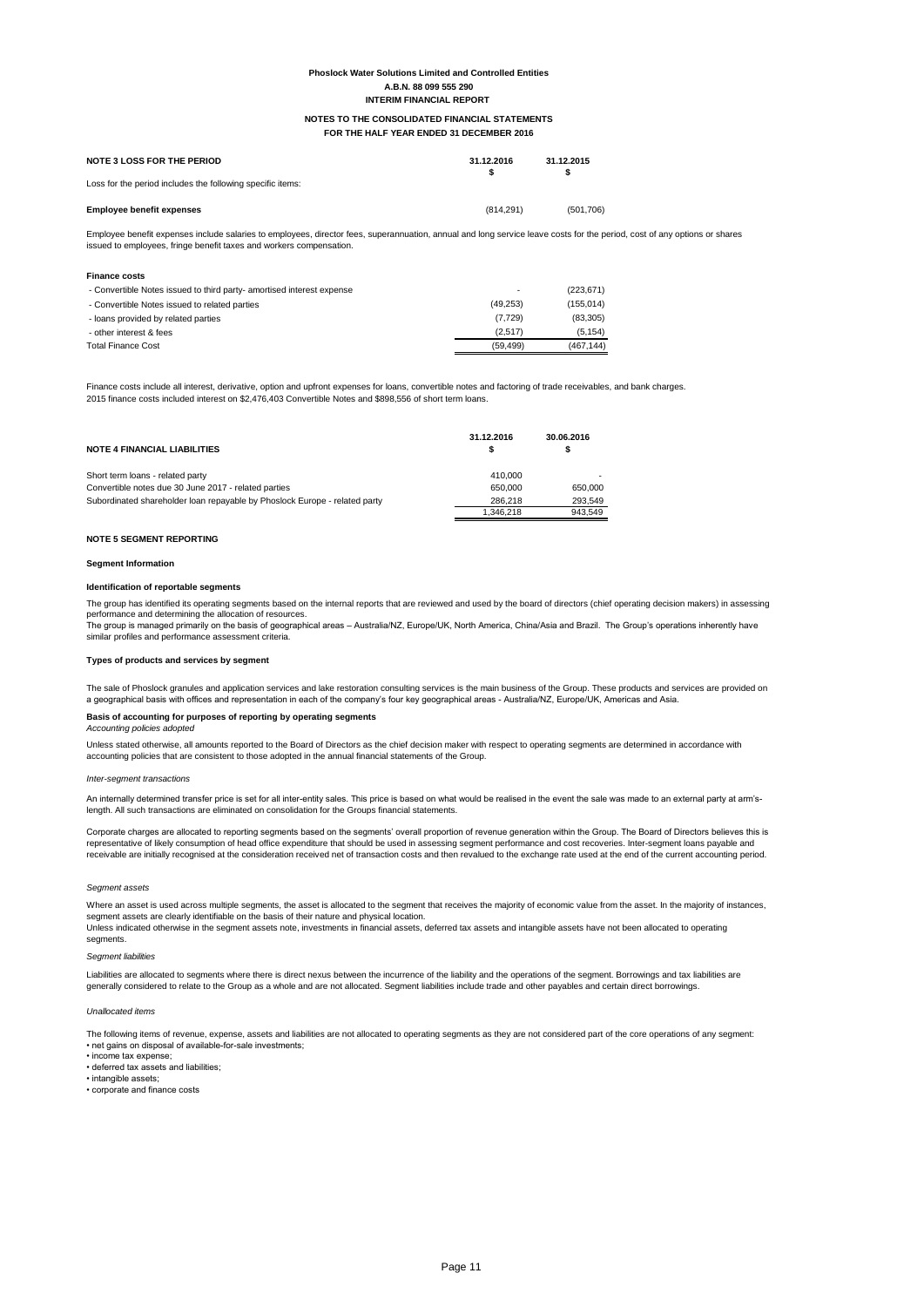#### **NOTES TO THE CONSOLIDATED FINANCIAL STATEMENTS FOR THE HALF YEAR ENDED 31 DECEMBER 2016**

**(i) Segment performan** 

| (i) segment performance                                                                  | Australia/NZ        | Europe/UK | <b>N&amp;S America</b> | China/Asia | <b>Total</b>         | Eliminations        | Total                       |
|------------------------------------------------------------------------------------------|---------------------|-----------|------------------------|------------|----------------------|---------------------|-----------------------------|
| Six months ended 31 December 2016                                                        |                     |           |                        |            |                      |                     |                             |
| Revenue                                                                                  |                     |           |                        |            |                      |                     |                             |
| <b>External sales</b>                                                                    | 27,001              | 35,877    | 1,520,110              | 119,523    | 1,702,511            |                     | 1,702,511                   |
| Inter-segment sales                                                                      |                     | 15,257    |                        |            | 15,257               | (15, 257)           |                             |
| Other revenue<br><b>Total segment revenue</b>                                            | 195,286<br>222,287  | 51,134    | 1,520,110              | 119,523    | 195,286<br>1,913,054 | (15, 257)           | 195,286<br>1,897,797        |
|                                                                                          |                     |           |                        |            |                      |                     |                             |
| Reconcilliation of segment revenue to group                                              |                     |           |                        |            |                      |                     |                             |
| revenue<br>Unallocated interest income                                                   |                     |           |                        |            |                      |                     | 1,356                       |
| Total group revenue                                                                      |                     |           |                        |            |                      |                     | 1,899,153                   |
|                                                                                          |                     |           |                        |            |                      |                     |                             |
| Segment loss before tax                                                                  | (28, 126)           | (10, 405) | 162,309                | (305, 863) | (182, 085)           |                     | (182, 085)                  |
| Reconcilliation of segment result to group                                               |                     |           |                        |            |                      |                     |                             |
| net profit/(loss) before tax                                                             |                     |           |                        |            |                      |                     |                             |
| Amounts not included in segment result but                                               |                     |           |                        |            |                      |                     |                             |
| reviewed by the Board                                                                    |                     |           |                        |            |                      |                     |                             |
| - Depreciation and amortisation                                                          | (38, 245)           |           |                        |            | (38, 245)            |                     | (38, 245)                   |
|                                                                                          |                     |           |                        |            |                      |                     |                             |
| Unallocated items:                                                                       |                     |           |                        |            |                      |                     |                             |
| - Corporate charges                                                                      |                     |           |                        |            |                      |                     | (479, 797)                  |
| - Finance costs<br>Loss before income tax from continuing operations                     |                     |           |                        |            |                      |                     | (59, 499)<br>(759, 626)     |
|                                                                                          |                     |           |                        |            |                      |                     |                             |
| Six months ended 31 December 2015                                                        |                     |           |                        |            |                      |                     |                             |
| Revenue                                                                                  |                     |           |                        |            |                      |                     |                             |
| <b>External sales</b>                                                                    | 166,424             | 12,937    | 235,705                |            | 415,066              |                     | 415,066                     |
| Inter-segment sales                                                                      |                     | 13,012    |                        |            | 13,012               | (13, 012)           |                             |
| Other revenue                                                                            | 286,526<br>452.950  |           |                        |            | 286,526              |                     | 286,526                     |
| <b>Total segment revenue</b><br>Reconcilliation of segment revenue to group              |                     | 25,949    | 235,705                |            | 714,604              | (13, 012)           | 701,592                     |
| Unallocated interest income                                                              |                     |           |                        |            |                      |                     | 993                         |
| Total group revenue                                                                      |                     |           |                        |            |                      |                     | 702,585                     |
|                                                                                          |                     |           |                        |            |                      |                     |                             |
|                                                                                          |                     |           |                        |            |                      |                     |                             |
| Segment loss before tax                                                                  | (205, 493)          | (44, 594) | 25,000                 |            | (225, 087)           |                     | (225, 087)                  |
| Reconcilliation of segment result to group<br>Amounts not included in segment result but |                     |           |                        |            |                      |                     |                             |
| - Depreciation and amortisation                                                          | (32, 334)           |           |                        |            | (32, 334)            |                     | (32, 334)                   |
|                                                                                          |                     |           |                        |            |                      |                     |                             |
| Unallocated items:                                                                       |                     |           |                        |            |                      |                     |                             |
| - Corporate charges                                                                      |                     |           |                        |            |                      |                     | (385, 188)                  |
| - Finance costs                                                                          |                     |           |                        |            |                      |                     | (467, 144)<br>(1, 109, 754) |
| Loss before income tax from continuing operations                                        |                     |           |                        |            |                      |                     |                             |
|                                                                                          |                     |           |                        |            |                      |                     |                             |
|                                                                                          | <b>Australia/NZ</b> | Europe/UK | <b>N&amp;S America</b> | China/Asia | Total                | <b>Eliminations</b> | Total                       |
| (ii) Segment assets                                                                      |                     |           |                        |            |                      |                     |                             |
| 31 December 2016<br><b>Segment assets</b>                                                | 3,043,448           | 194,050   |                        | 288,852    | 3,526,351            | (1, 392, 726)       | 2,133,625                   |
| Unallocated assets - intangibles                                                         |                     |           |                        |            |                      |                     |                             |
| <b>Total group assets</b>                                                                |                     |           |                        |            |                      |                     | 2,133,625                   |
|                                                                                          |                     |           |                        |            |                      |                     |                             |
| 30 June 2016                                                                             |                     |           |                        |            |                      |                     |                             |
| <b>Segment assets</b>                                                                    | 3,409,056           | 202,408   |                        | 130,022    | 3,741,486            | (1,064,105)         | 2,677,381                   |
| Unallocated assets - intangibles<br><b>Total group assets</b>                            |                     |           |                        |            |                      |                     | 2,677,381                   |
|                                                                                          |                     |           |                        |            |                      |                     |                             |
| (iii) Segment liabilities                                                                |                     |           |                        |            |                      |                     |                             |
| 31 December 2016                                                                         |                     |           |                        |            |                      |                     |                             |
| <b>Segment liabilities</b>                                                               | 1,640,779           | 289,702   |                        | 13,523     | 1,944,004            |                     | 1,944,004                   |
| Unallocated liabilities                                                                  |                     |           |                        |            |                      |                     |                             |
| <b>Total group liabilities</b>                                                           |                     |           |                        |            |                      |                     | 1,944,004                   |
| 30 June 2016                                                                             |                     |           |                        |            |                      |                     |                             |
| <b>Segment liabilities</b>                                                               | 1,725,220           | 342,011   |                        | (6, 845)   | 2,060,386            | (31, 347)           | 2,029,039                   |
| Unallocated liabilities                                                                  |                     |           |                        |            |                      |                     |                             |
| <b>Total group liabilities</b>                                                           |                     |           |                        |            |                      |                     | 2,029,039                   |

## **(iv) Major customers**

The Group has a number of customers to which it provides both products and services. The Group's largest external customer accounts for 77% of external revenue (2015:34%)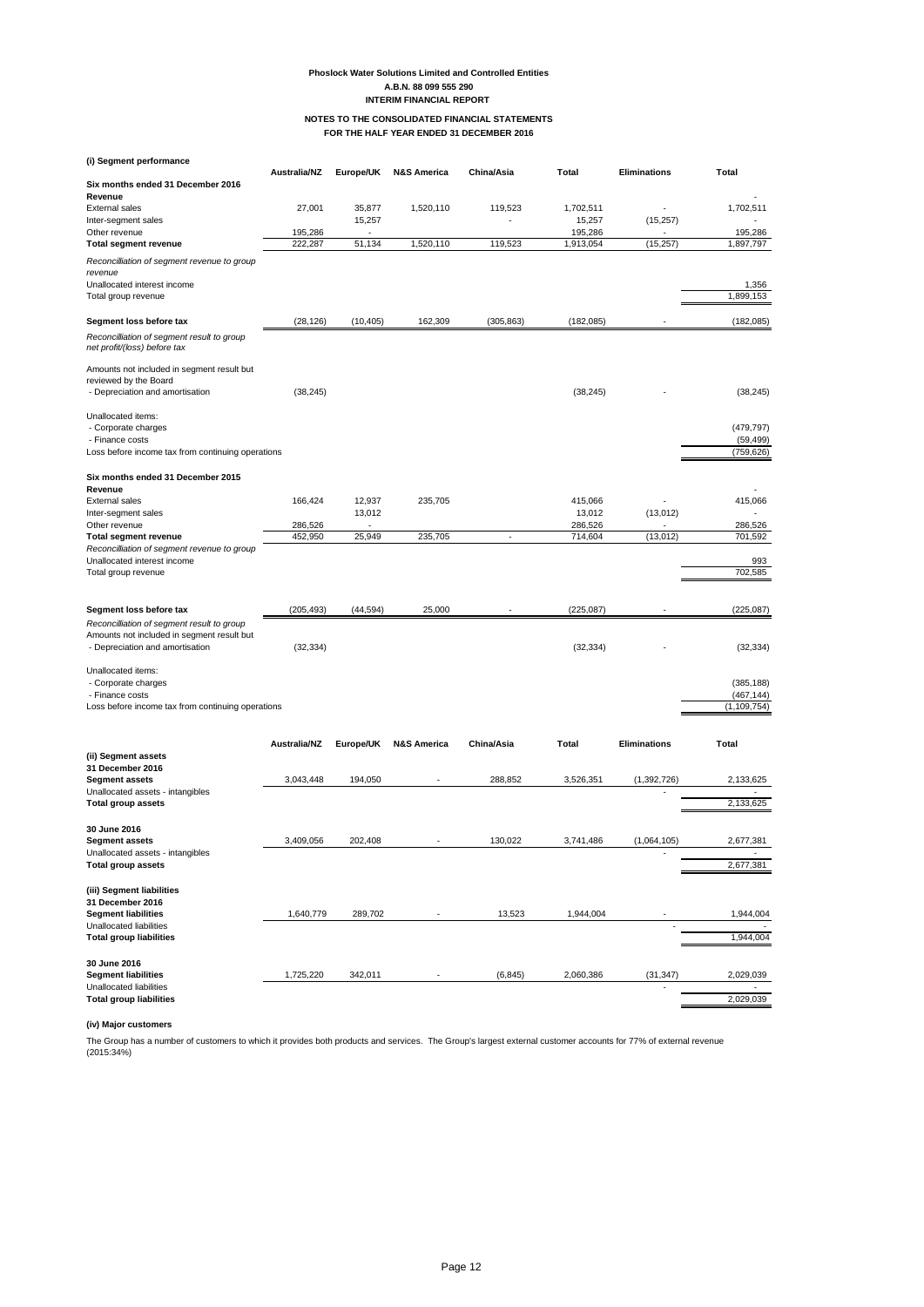#### **NOTES TO THE CONSOLIDATED FINANCIAL STATEMENTS FOR THE HALF YEAR ENDED 31 DECEMBER 2016**

## **NOTE 6 SHARE CAPITAL**

|                                                          |             | 31.12.2016 |             | 30.06.2016 |  |
|----------------------------------------------------------|-------------|------------|-------------|------------|--|
|                                                          | No.         | \$         | No.         | S          |  |
| At the beginning of the period                           | 362.953.968 | 38.465.112 | 250.851.616 | 32,112,271 |  |
| Contributions and distributions during the period        |             |            |             |            |  |
| - Exercise of Unlisted Options                           | 5.000.000   | 265,000    |             |            |  |
| - Shares issued for Lind Convertible Security repayments |             |            | 6.984.126   | 312.916    |  |
| - Placement to Consultant                                |             |            | 1.000.000   | 26,000     |  |
| - Placement (Dec 2015)                                   |             |            | 10.000.000  | 400,000    |  |
| - Placement (May 2016)                                   |             |            | 20,000,000  | 1,400,000  |  |
| - Share Purchase Plan (June 2016)                        |             |            | 22.318.506  | 1.562.295  |  |
| - Conversion of Converetible Notes                       |             |            | 32.880.435  | 1,400,000  |  |
| - Placement (June 2016)                                  |             |            | 18.919.285  | 1,324,350  |  |
| Transaction cost arising from Placements                 |             |            |             | (72, 720)  |  |
| Balance at the end of the period                         | 367.953.968 | 38.730.112 | 362.953.968 | 38.465.112 |  |

Ordinary shares participate in dividends and the proceeds on winding up of the parent entity in proportion to the number of shares held.

At shareholder meetings each ordinary share is entitled to one vote when a poll is called, otherwise each shareholder has one vote on a show of hands.

#### **OPTIONS OUTSTANDING**

|                                                | 31.12.2016  |                                                  | 30.06.2016  |                                                  |
|------------------------------------------------|-------------|--------------------------------------------------|-------------|--------------------------------------------------|
|                                                | No.         | <b>Weighted Average</b><br><b>Exercise Price</b> | No.         | <b>Weighted Average</b><br><b>Exercise Price</b> |
| Options balance at the beginning of the period | 28,100,000  | 0.075                                            | 14.500.000  | \$0.062                                          |
| Options issued during the period               |             | 0.000                                            | 18,600,000  | \$0.082                                          |
| Options Exercised during the period            | (5,000,000) | 0.053                                            | (5,000,000) | \$0.100                                          |
| Options where vesting conditions not met       |             | 0.000                                            |             | \$0.000                                          |
| Options balance at the end of the period       | 23.100.000  | 0.080                                            | 28.100.000  | \$0.075                                          |
|                                                |             |                                                  |             |                                                  |

All options are unlisted.

During the period, 5 million options were exercised raising \$265,000.

## **NOTE 7 COMMITMENTS AND CONTINGENT LIABILITIES**

The Group has three non-cancellable operating lease commitments with future rental payments of \$789,717 (30 June 2016 \$43,401). There has been no significant contingent liabilities since the last annual reporting date to 31 December, 2016.

## **NOTE 8 EVENTS SUBSEQUENT TO THE REPORTING DATE**

There are no material events subsequent to 31 December, 2016.

#### **NOTE 9 DIVIDENDS PAID OR PAYABLE**

No dividends have been paid or declared during the period (2015: \$nil).

| <b>NOTE 10 RELATED PARTY TRANSACTIONS</b>                                                                       | 31.12.2016<br>\$<br>6 months | 31.12.2015<br>\$<br>6 months |  |  |  |  |
|-----------------------------------------------------------------------------------------------------------------|------------------------------|------------------------------|--|--|--|--|
| Transaction with related parties:                                                                               |                              |                              |  |  |  |  |
| (a) Relatives of Specified Executives                                                                           |                              |                              |  |  |  |  |
| Services provided on a normal commercial basis by parties related to specified executives                       |                              |                              |  |  |  |  |
| Margaret Schuitema - part time employment (1))                                                                  | 34,615                       | 22,000                       |  |  |  |  |
| Yolanda Winks - part time employment (2)                                                                        | 17,308                       | 15,000                       |  |  |  |  |
| Ben Schuitema - part time employment (1)                                                                        | 11,385                       | 14,460                       |  |  |  |  |
| Martin Schuitema - part time employment (1)                                                                     | 16,935                       | 9,900                        |  |  |  |  |
| (b) Transactions with related parties                                                                           |                              |                              |  |  |  |  |
| Link Traders (Aust) Pty Ltd - rental costs for Sydney Office (3)                                                | 49,390                       | 45,688                       |  |  |  |  |
| Link Traders (Aust) Pty Ltd - interest on loans (3) (7)                                                         | 55.068                       | 219.215                      |  |  |  |  |
| Sail Ahead Pty Ltd - interest on loans (4) (6)                                                                  | 1,825                        | 18,904                       |  |  |  |  |
| Wentworth Place Group Ltd - investor relations (8)                                                              | 24,000                       | 25,000                       |  |  |  |  |
| Contribution to self-managed superannuation funds managed by related parties (3) (4)                            | 33,856                       | 36,188                       |  |  |  |  |
| (c) Transactions with other related parties                                                                     |                              |                              |  |  |  |  |
| Bentophos GmbH - purchase of goods & services                                                                   | 2,947                        |                              |  |  |  |  |
| Bentophos GmbH - subordinated loan payments to Phoslock Europe GmbH                                             |                              |                              |  |  |  |  |
| Bentophos GmbH is a major business partner and currently holds 40% interest in subsidiary Phoslock Europe GmbH. |                              |                              |  |  |  |  |
| (d) Balances with related parties                                                                               |                              |                              |  |  |  |  |
| Robert Schuitema - Ioan from Phoslock Pty Ltd to purchase PHK shares                                            |                              |                              |  |  |  |  |
| Link Traders (Aust) Pty Ltd - Convertible Notes (3) (5)                                                         | 650,000                      | 1,800,000                    |  |  |  |  |
| Sail Ahead Pty Ltd - Convertible notes (4) (5)                                                                  |                              | 250,000                      |  |  |  |  |
| Link Traders (Aust) Pty Ltd - loan to Phoslock Pty Ltd (3)                                                      | 400,000                      | 898,556                      |  |  |  |  |
| Sail Ahead Pty Ltd - loan to Phoslock Pty Ltd (4)                                                               | 10,000                       |                              |  |  |  |  |
| Bentophos GmbH - subordinated Ioan to Phoslock Europe GmbH                                                      | 286.218                      | 294,429                      |  |  |  |  |
| Link Traders (Aust) Pty Ltd - Interest on loans and Con Notes accrued (3)                                       |                              | 272,942                      |  |  |  |  |
| Sail Ahead Pty Ltd - Interest on loans and Con Notes accrued (4)                                                |                              | 21,986                       |  |  |  |  |
| Nigel Trail- salary deferred and not paid                                                                       |                              | 68,997                       |  |  |  |  |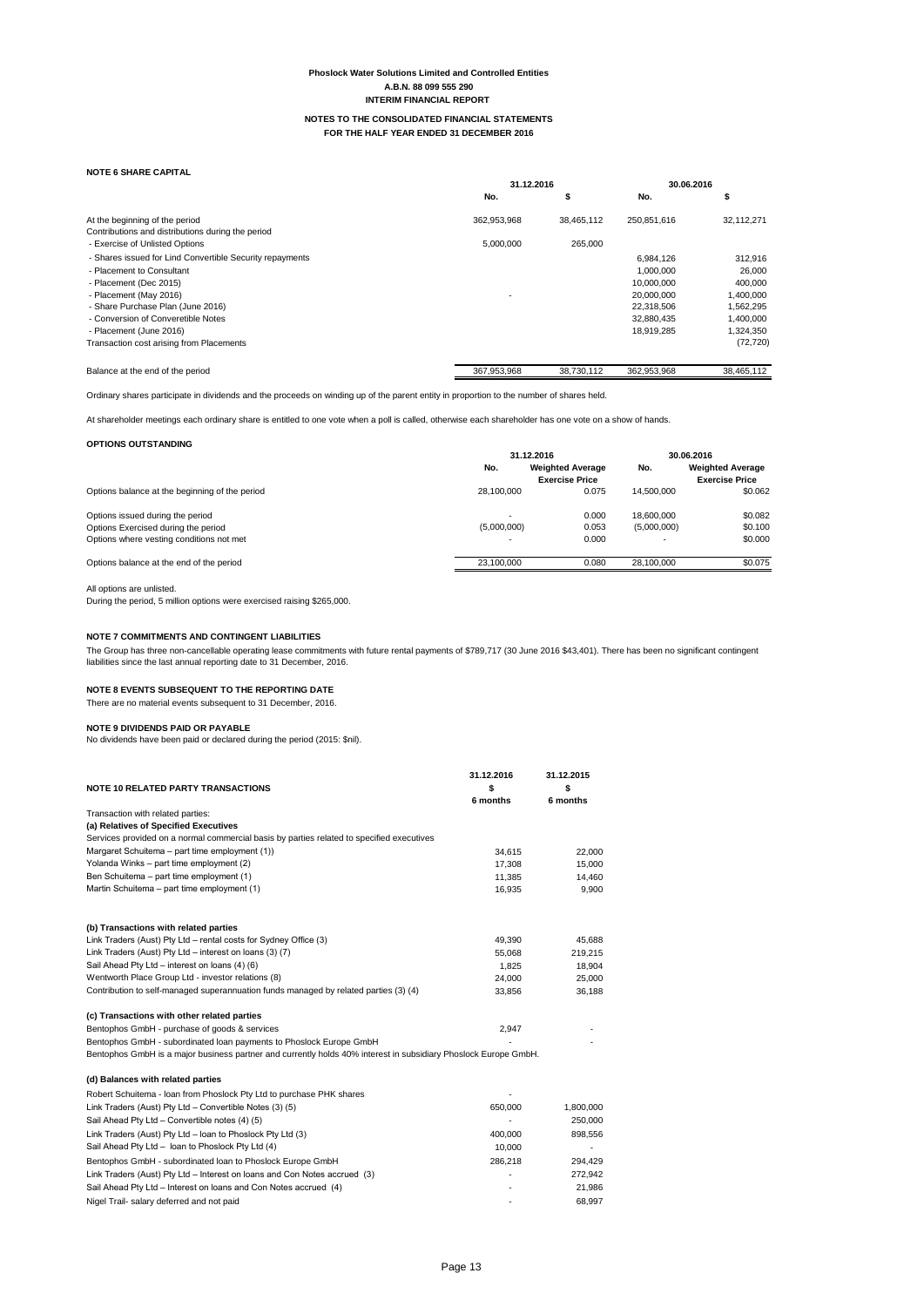#### **NOTES TO THE CONSOLIDATED FINANCIAL STATEMENTS FOR THE HALF YEAR ENDED 31 DECEMBER 2016**

(1) related party of Robert Schuitema

(2) related party of Andrew Winks (3) Laurence Freedman is a director of this company

(4) Robert Schuitema is a director of this company

(5) Convertible Notes issued by Phoslock Water Solutions Ltd convertible/ repayable by 30 June, 2017; interest rate – 15%

(6) interest paid on loans, debt factoring to Phoslock Pty Ltd (interest rate 15%) and Convertible Notes to Phoslock Water Solutions Ltd (interest rate 15%)

(7) interest paid on loans for Convertible Notes to Phoslock Water Solutions Ltd (interest rate 15%)

(8) related party by of Laurence Freedman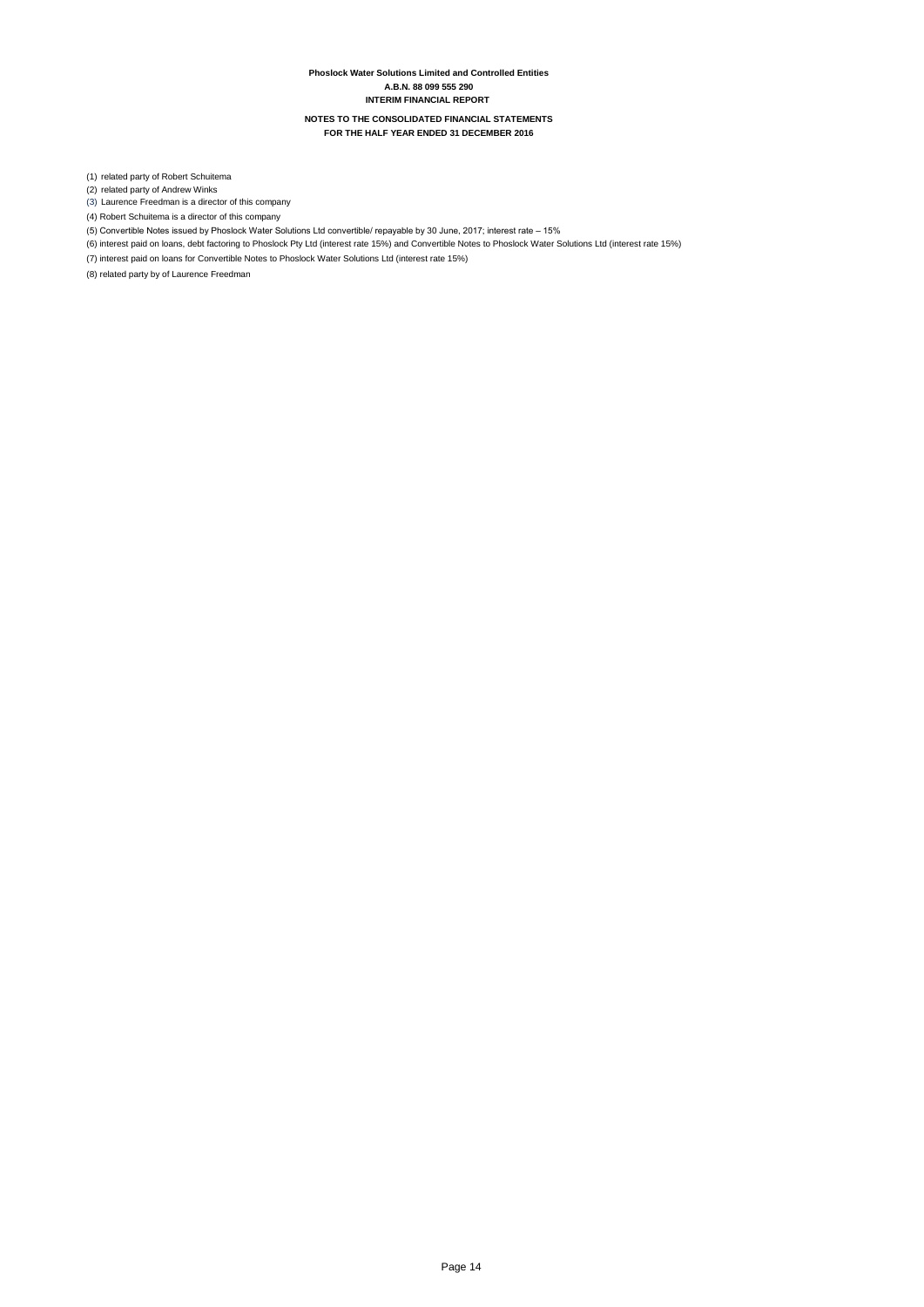

## **Phoslock Water Solutions Limited and Controlled Entities A.B.N. 88 099 555 290 DIRECTOR'S DECLARATION**

The Directors of Phoslock Water Solutions Limited and Controlled Entities declare that:

- 1 The financial statements and notes set out on pages 6 to 14 are in accordance with the *Corporations Act 2001;* including*:*
	- (a) complying with Australian Accounting Standard *AASB 134:Interim Financial Reporting and the Corporations Regulations 2001* ; and
	- (b) giving a true and fair view of the Group's financial position as at 31 December 2016 and its performance for the half-year period
- 2 become due and payable. payable. In the directors opinion there are reasonable grounds to believe that the company will be able to pay its debts as and when they become due and

This declaration is made in accordance with a resolution of the Board of Directors of Phoslock Water Solutions Limited and Controlled Entities.

On behalf of the directors

PILA

Robert Schuitema Director

Dated this 17th day of February 2017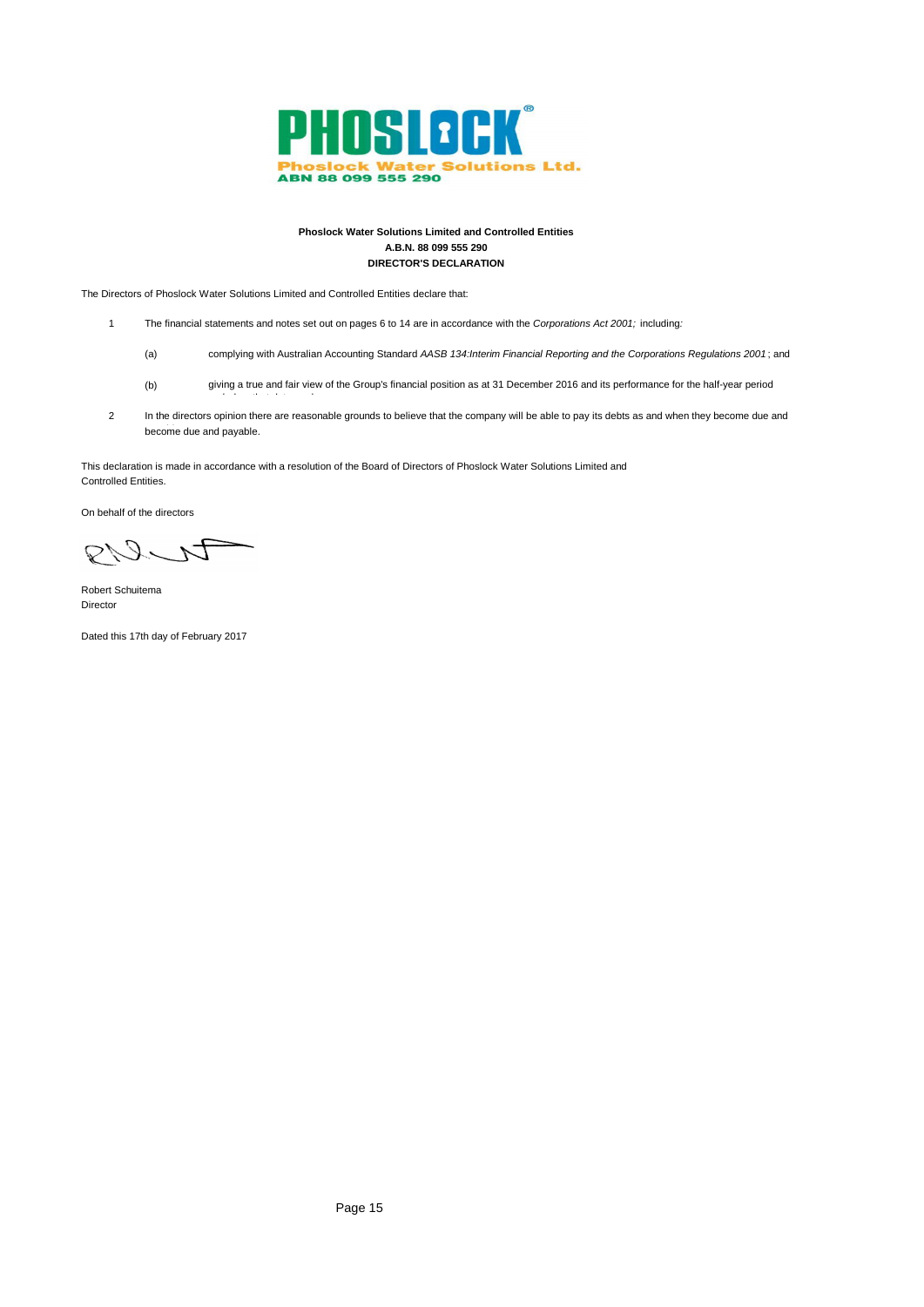W. W. Vick & Co.

**Chartered Accountants** ABN 14 568 923 714



# **INDEPENDENT AUDITOR'S REVIEW REPORT TO THE MEMBERS OF PHOSLOCK WATER SOLUTIONS LIMITED AND CONTROLLED ENTITIES**

# **Report on the Financial Report**

We have reviewed the accompanying half year financial report of Phoslock Water Solutions Limited (the "Group"), which comprises the consolidated condensed statement of financial position as at 31 December 2016, the consolidated condensed statement of profit or loss and other comprehensive income, consolidated condensed statement of changes in equity and consolidated condensed statement of cash flows for the half year ended on that date, notes 1 to 10 comprising a summary of significant accounting policies and other explanatory notes and the directors' declaration for Phoslock Water Solutions Limited, comprising of the company and the entities it controlled at the half year's end or from time to time during the half financial year.

# **Directors' Responsibility for the Half Year Financial Report**

The directors of the Group are responsible for the preparation of the half year financial report that gives a true and fair view in accordance with *Australian Accounting Standards (including Australian Accounting Interpretations) and the Corporations Act 2001* and for such internal control as the directors determine is necessary to enable the preparation of the half year financial report that is free from material misstatement, whether due to fraud or error.

# **Auditor's Responsibility**

Our responsibility is to express a conclusion on the half-year financial report based on our review. We conducted our review in accordance with Auditing Standard on *Review Engagements ASRE 2410 Review of a Financial Report Performed by the Independent* Auditor *of the Entity* , in order to state whether, on the basis of the procedures described, we have become aware of any matter that makes us believe that the half-year financial report is not in accordance with the *Corporations Act 2001* including: giving a true and fair view of the Group's financial position as at 31 December 2016 and its performance for the half-year ended on that date; and complying with Australian Accounting Standard *AASB 134 Interim financial Reporting and the Corporations Regulations 2001.* As auditor of Phoslock Water Solutions Ltd, *ASRE 2410* requires that we comply with the ethical requirements relevant to the audit of the annual financial report.

A review of a half-year financial report consists of making enquiries, primarily of persons responsible for financial and accounting matters, and applying analytical and other review procedures. A review is substantially less in scope than an audit conducted in accordance with Australian Auditing Standards and consequently does not enable us to obtain assurance that we would become aware of all significant matters that might be identified in an audit. Accordingly, we do not express an audit opinion

# **Independence**

In conducting our review, we have complied with the independence requirements of the *Corporations Act 2001* .

Fayworth House, Suite 503, 5<sup>th</sup> Floor, 379-383 Pitt Street, Sydney, NSW 2000 PO Box 20037, World Square, NSW 2002 Phone: 02 9266 0881 Fax: 02 9266 0886



Liability limited by scheme approved under Professional **Standards Legislation**